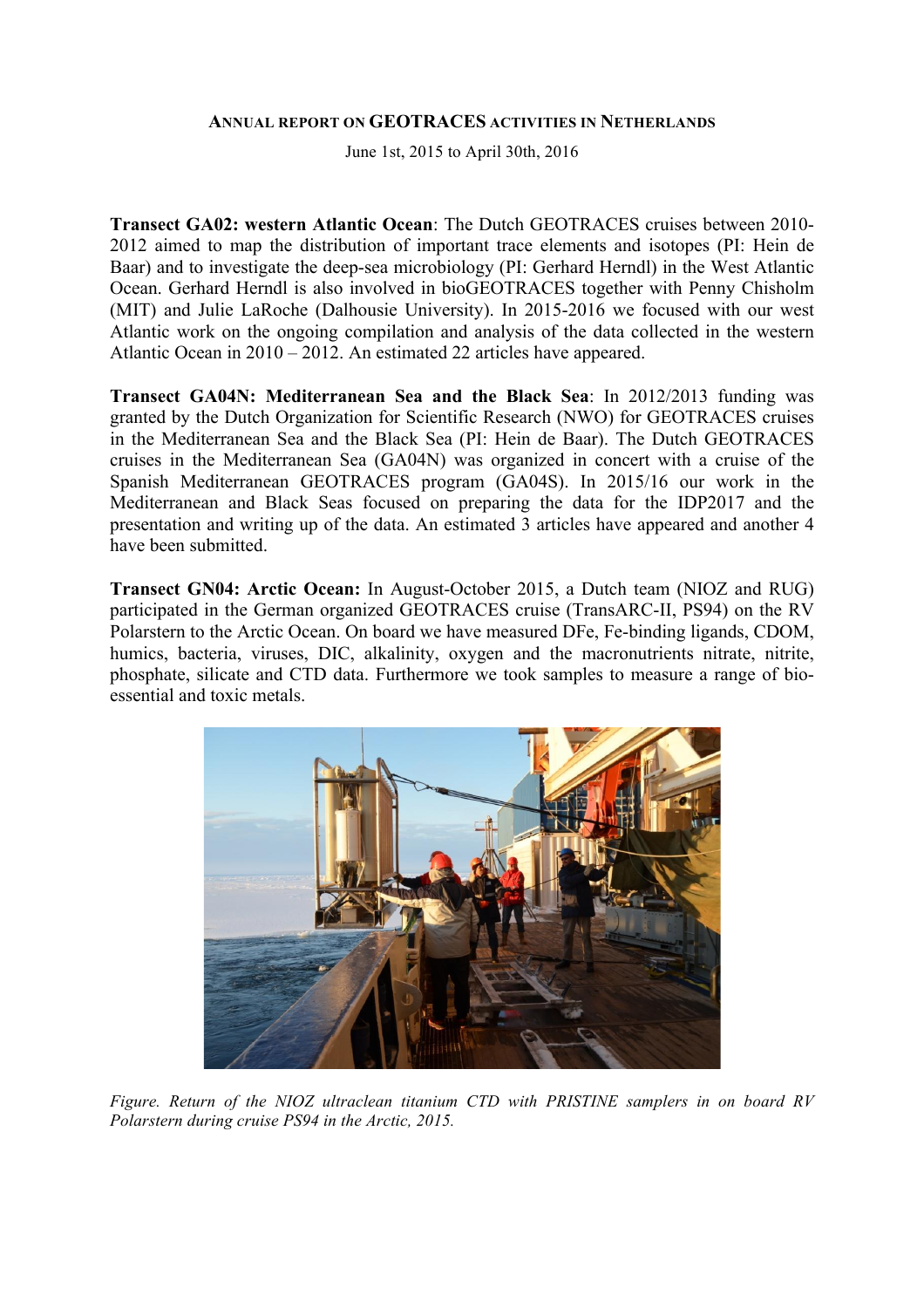**Transect GN05: Fram Strait / Arctic Ocean:** In July-September 2016, a Dutch team (NIOZ/RUG) will participate in the German organized GEOTRACES cruise (GRIFF 2016, PS100) on the RV Polarstern to Fram Strait. On board measurement of DIC, Alkalinity and Oxygen will be performed and samples for DFe and Fe-binding ligands will be taken.

**Process study: Response of the Iron Biogeochemical Cycle on Continental Shelves to Seawater Deoxygenation.** In 2014, funding was granted by the Dutch Organization for Scientific Research (NWO) for GEOTRACES cruises in the Black Sea (September 2015) and Baltic Sea (planned for June 2016) (PI: Caroline Slomp). The research during both cruises will focus on quantifying the release of Fe and Mn and other metals from shelf sediments, elucidating the relevant mechanisms and assessing the transport pathways of the metals in the water column over the shelf and its transfer to the deep basin. Techniques include: lander deployments for in-situ determinations of sediment-water exchange fluxes, porewater analyses and the collection and analyses of dissolved and particulate constituents in the water column (with in-situ pumping and on deck filtration).

# *Meetings*

- GEOTRACES SSC meeting: Micha Rijkenberg attended the GEOTRACES Scientific Steering Committee meeting on 15-17 July 2015 in Vancouver, Canada
- Workshop HYDROTHERMAL input during GN04 (cruise PS94, 2015) in the Arctic: Loes Gerringa and Micha Rijkenberg attended the workshop on 4-5 April 2016 in Bremerhaven, Germany

# *Cruises*

- Transect GN04: was sailed from half August to half October 2015 on board of the *RV Polarstern*.
- Black Sea, Istanbul-Varna was sailed in September 2015 on board Pelagia.
- Baltic Sea, will be sailed in June 2016 on board Pelagia.
- Transect GN05 to FRAM Strait will be sailed in July-September 2016 on board of *RV Polarstern.*

# *New results*

- Investigators are making good progress in the sample analysis and subsequent interpretation of the data collected in the western Atlantic Ocean. Many results of the western Atlantic transect have been presented at international conferences and appeared in journal publications.
- The first presentations and publications resulting from the MedBlack GEOTRACES cruises appeared.
- The Arctic dissolved Fe data measured during PS94 (transect GN04) show Fe limitation in the Nansen Basin.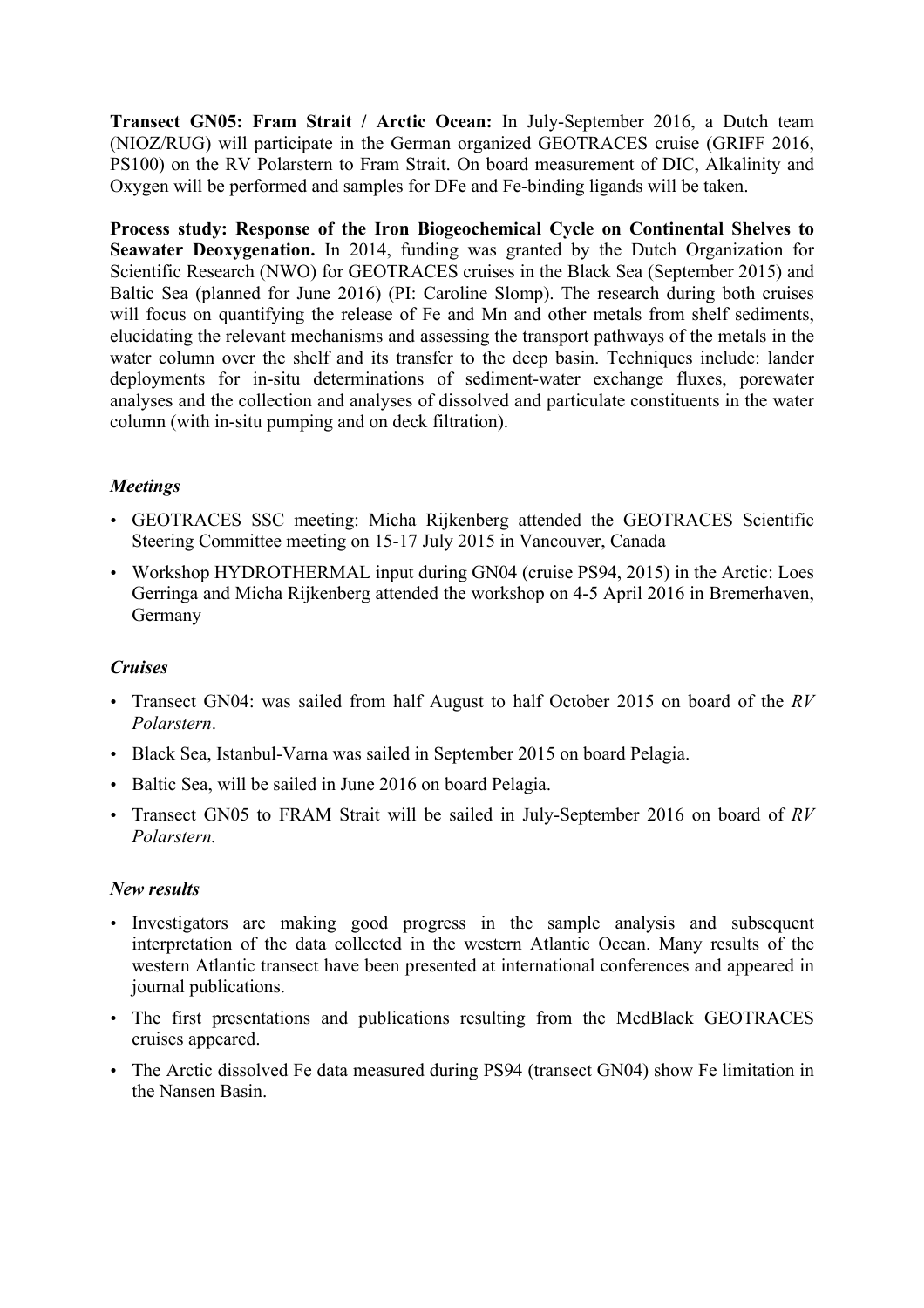## *Presentations*

- Boye, M., Dulaquais, G., Planquette, H., Rijkenberg, M.J.A., 2016. Assessing the marine geological cycle of cobalt from its interactions with particles in the Black Sea Ocean Sciences Meeting. New Orleans, US, 21-26 Feb. 2016
- Bridgestock, L., Van de flierdt, T., Rehkämper, M., Baker, A., Achterberg, E., Rijkenberg, M., Lohan, M., de Baar, H., 2015. Detection of Pb from natural sources in the Tropical Atlantic, Goldschmidt. Prague, Czech Republic, 16-21 August
- Dijkstra, N., Kraal, P., Rijkenberg, M.J.A., Slomp, C.P., 2015. Coupled dynamics of iron, manganese and phosphorus in the water column of the Black Sea and implications for phosphorus burial Nutrient Cycling on the Modern and Ancient Earth conference. Leeds, School of Earth & Environment, University of Leeds, UK, 6-7 July
- Heimbürger, L.-E., Cossa, D., Rijkenberg, M.J.A., Sarthou, G., Rutgers van der Loeff, M., Sunderland, E.M., Sonke, J., 2016. Mercury in the North Atlantic and Arctic Oceans results of the 2014 GEOTRACES GEOVIDE & 2015 GEOTRACES TransArc II cruises, Ocean Sciences Meeting. New Orleans, US, 21-26 Feb. 2016
- Margolin, A.R., Gerringa, L.J.A., Hansell, D.A., Rijkenberg, M.J.A., 2015. Net removal of dissolved organic carbon in the subsurface Black Sea, AGU Fall Meeting. San Francisco, 14-18 Dec. 2015.
- Middag, R., Rolison, J.M., Stirling, C.H., van Hulten, M.M.P., Rijkenberg, M.J.A., de Baar, H.J.W., 2015. Dissolved aluminium in the West-Atlantic Ocean and Mediterranean Sea, Goldschmidt Conference. Prague, Czech Republic, 16-21 August
- Rijkenberg, M.J.A., et al. 2016. Trace metals in the Atlantic and Arctic Oceans, Workshop: Biogeochemical studies in the Siberian Shelf Seas. Kiel, Germany, 27-28 Jan.
- Rijkenberg, M.J.A., Gerringa, L.J.A., Slagter, H.A., van Ooijen, J., Ober, S., Rutgers v.d. Loeff, M., 2015. Fe limitation in the Arctic Ocean, Symposium Polar Tipping Points. Den Haag, The Netherlands, 5 November
- Rolison, J.M., Stirling, C.H., George, E., Middag, R., Gault-Ringold, M., Rijkenberg, M.J.A., de Baar, H.J.W., 2015. Biogeochemical cycling of the uranium, iron and cadmium isotope systems during oceanic anoxia: A case study of the Black Sea, Goldschmidt Conference. Prague, Czech Republic, 16-21 August
- Rolison, J.M., Stirling, C.H., Middag, R., Rijkenberg, M.J.A., de Baar, H.J.W., 2015. Uranium Isotope Fractionation Factor During U(VI)-U(IV) Reduction In The Black Sea, AGU Fall Meeting. San Francisco, US, 14-18 Dec. 2015.
- Rosati, G., Heimbürger, L.E., Sonke, J.E., Rijkenberg, M.J.A., Gerringa, L.J.A., de Baar, H.J.W., 2015. Developing a methylmercury dynamic model for the Black Sea, 12th International Conference on Mercury as a Global Pollutant. Jeju, SOuth Korea, 14-19 June
- Séguret, M.J.M., Dijkstra, N., Andersen, A., Severmann, S., Rijkenberg, M., Laan, P., Slomp, C.P., 2016. Water column iron dynamics along a shelf-to-basin transect in the Black Sea, Nederlands Aardwetenschappelijk Congres. Veldhoven, NWO & KNGMG, 7-8 April, poster
- Tagliabue, A., Boyd, P., Rijkenberg, M.J.A., Williams, R.G., 2016. How do local and remote processes affect the distribution of iron in the Atlantic Ocean?, Ocean Sciences Meeting. New Orleans, US, 21-26 Feb. 2016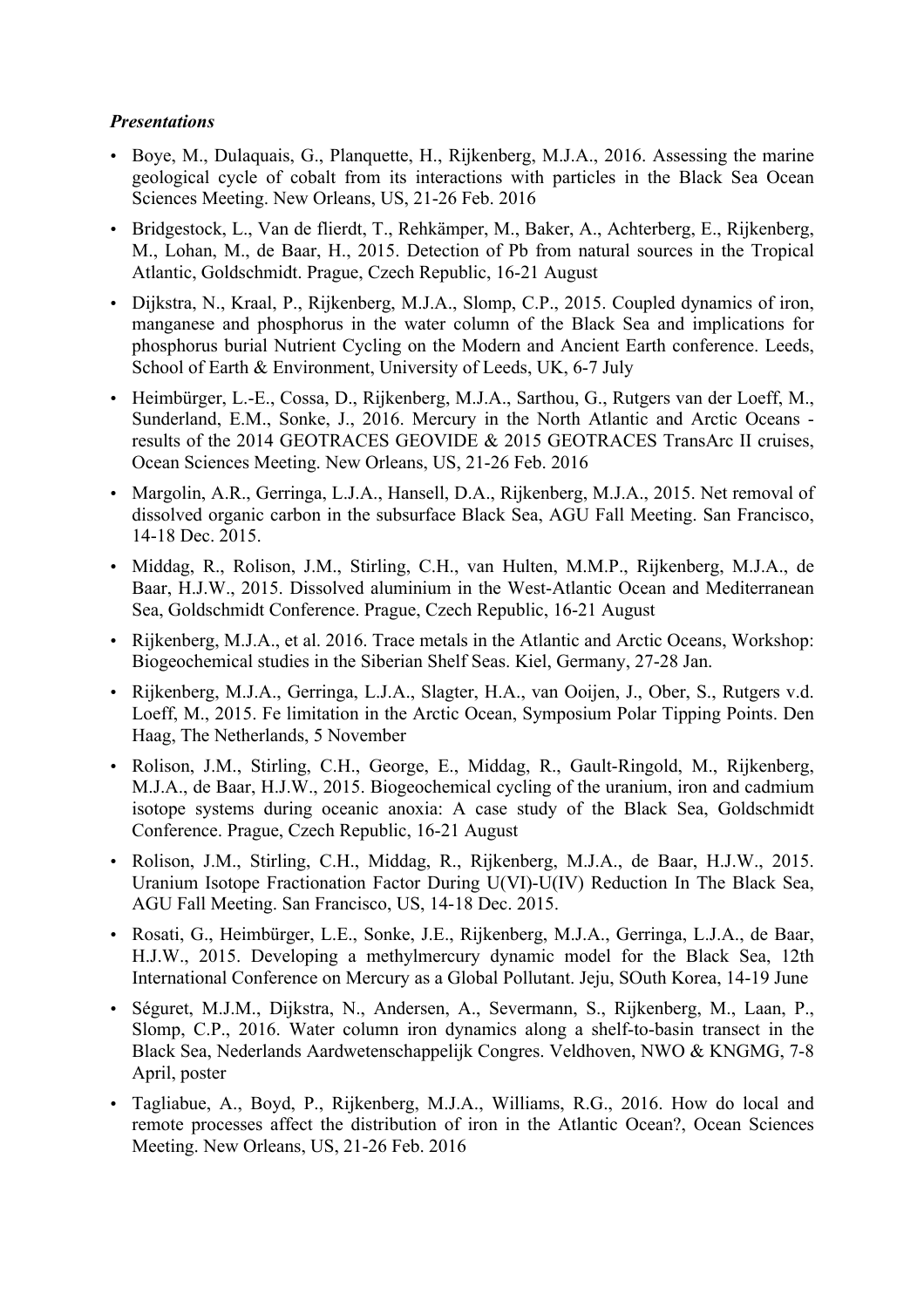- van den Berg, C.M.G., Abualhaija, M.M., Rijkenberg, M.J.A., 2016. Iron binding ligands in the ocean are similar to humic substances, Ocean Sciences Meeting. New Orleans, US, 21-26 Feb. 2016
- Wu, Y., Goldstein, S.L., Pena, L., Hartman, A.E., Rijkenberg, M.J.A., de Baar, H.J.W., 2016. Potential Sources Affecting Seawater Nd Isotopes in the Southwest Atlantic Ocean, Ocean Sciences Meeting. New Orleans, US, 21-26 Feb. 2016

## *Publications*

# *Published:*

- Gerringa, L. J. A., Laan, P., van Dijken, G. L., van Haren, H., de Baar, H. J. W., Arrigo, K. R., Alderkamp, A.-C. (2015) Sources of iron in the Ross Sea polynya in early summer, Marine Chemistry, 177, 447–459
- Gerringa, L.J.A., Rijkenberg, M.J.A., Schoemann, V., Laan, P., de Baar, H.J.W. (2015) Organic speciation of dissolved iron in the West Atlantic Ocean. Mar. Chem., 177, 434– 446.
- Lambelet, M., van de Flierdt, T., Crocket, K., Rehkämper, M., Kreissig, K., Coles, B., Rijkenberg, M.J.A., Gerringa, L.J.A., de Baar, H.J.W., Steinfeldt, R. (2015) Neodymium isotopic composition and concentration in western North Atlantic seawater: results from the GEOTRACES GA02 section. Geoch. Cosmochim. Acta., 177, 1-29
- Middag, R., van Hulten, M.M.P., van Aken, H.M., Rijkenberg, M.J.A., Gerringa, L.J.A., Laan, P., de Baar, H.J.W. (2015) Dissolved aluminium in the ocean conveyor of the West Atlantic Ocean: Effects of the biological cycle, scavenging, sediment resuspension and hydrography. Mar. Chem., 177, 69-86
- Middag, R., Séférian, R., Conway, T. M., John, S. G., Bruland, K.W., de Baar, H.J.W (2015) Intercomparison of Dissolved Trace Elements at the Bermuda Atlantic Time Series Station, Marine Chemistry, 177, 476-489
- Rijkenberg, M.J.A., de Baar, H.J.W., Bakker, K., Gerringa, L.J.A., Keijzer, E., Laan, M., Laan, P., Middag, R., Ober, S., van Ooijen, J., Ossebaar, S., van Weerlee, E.M., Smit, M.G. (2015) "PRISTINE", a new high volume sampler for ultraclean sampling of trace metals and isotopes. Mar. Chem., 177, 501–509
- Rolison, J.M., Middag, R., Stirling, C.H., Rijkenberg, M.J.A., de Baar, H.J.W. (2015) Zonal distribution of dissolved aluminium in the Mediterranean Sea. Mar. Chem., 177, 87- 100.
- Sintes, E., De Corte, D., Haberleitner, E., Herndl, G.J., 2016. Geographic distribution of archaeal ammonia oxidizing ecotypes in the Atlantic Ocean. Frontiers in Microbiology 7, 10.3389/fmicb.2016.00077
- van de Poll, W.H., Boute, P.G., Rozema, P.D., Buma, A.G.J., Kulk, G., Rijkenberg, M.J.A. (2015) Sea surface temperature control of taxon specific phytoplankton production along an oligotrophic gradient in the Mediterranean Sea. Mar. Chem., 177, 536-544.
- Xie, R.C., Galer, S.J.G., Abouchami, W., Rijkenberg, M.J.A., de Jong, J., de Baar, H.J.W., Andreae, M.O. (2015) The cadmium-phosphate relationship in the western South Atlantic